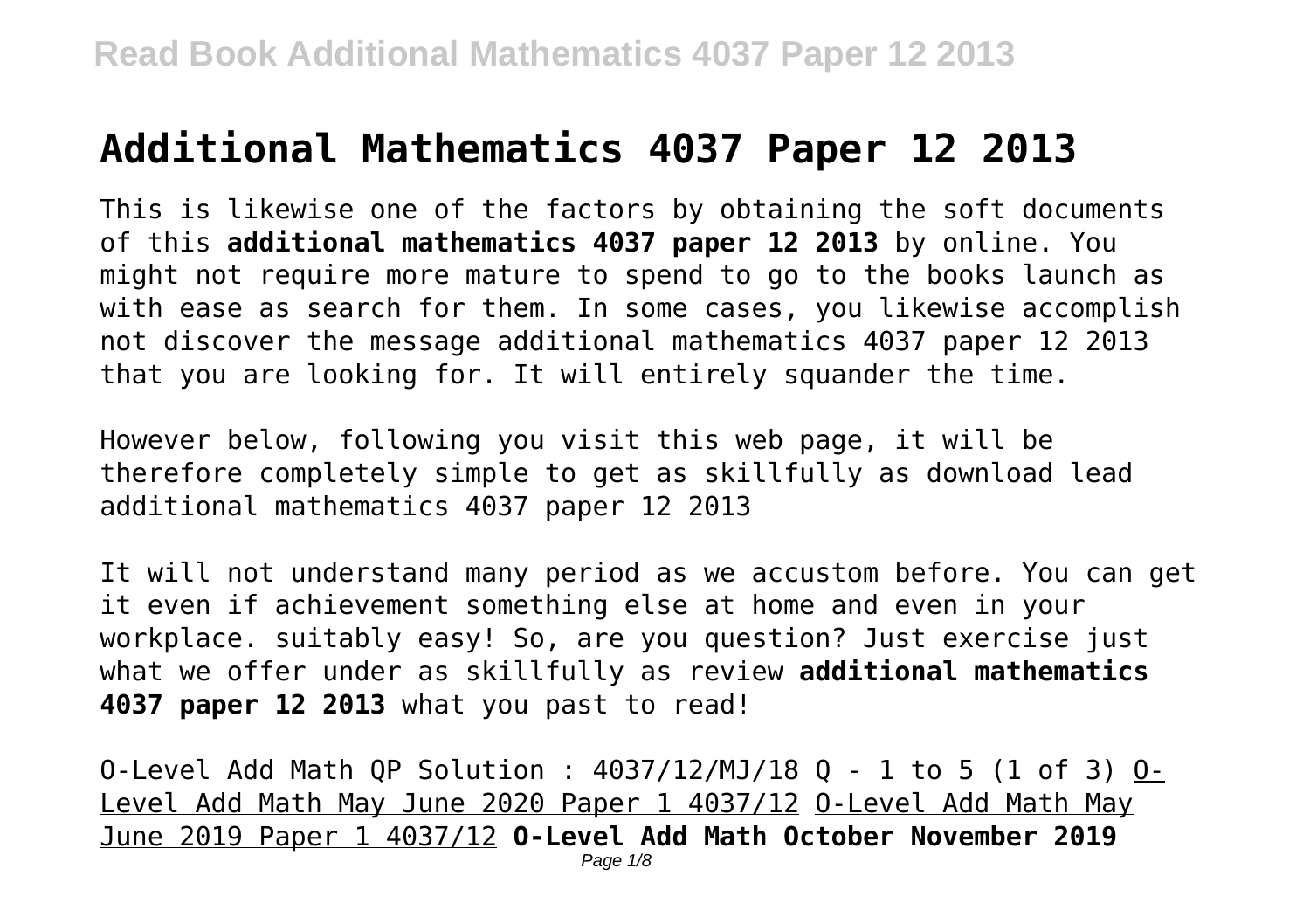**Paper 12 4037/12** *O-Level Add Math October November 2014 Paper 12 4037/12/O/N/14* O-Level Add Math 4037/12/2017/May/June: Question 1 to 5 [1 of 3] **O-Level Add Math October November 2016 Paper 12 4037/12** O-Level Add Math May June 2017 Paper 12 4037/12 **O-Level Add Math May June 2020 Paper 1 4037/11** *O-Level Add Math May June 2018 Paper 1 4037/12 O-Level Add Math May June 2020 Paper 2 4037/21 O-Level Add Math October November 2017 Paper 1 4037/12 STUDY TIPS | HOW to Score A+ in Additional Mathematics?* Zimsec June 2017 Maths Past Exam O-Level Math D November 2019 Paper 1 4024/12 (En Creole) FFFFF Mauritius -Past Papers Solutions

Math Read-Aloud: Equal Shmequal*Maths D 2018/Oct-Nov/12/4024/Part 1 IGCSE - Add Math - Complete Cover of Domain and Range of Function* An Introduction to Functions | O Level Additional Mathematics O-Level Add Math QP Solution : 4037/11/MJ/18 Q - 10 to 12 (3 of 3) O-Level Math D QP Solution : 4024/22/MJ/18 Q - 1 to 2 (1 of 3) *O-Level Math D November 2016 Paper 1 4024/12 (En Creole) Mauritius - Past Papers Solutions* O-Level Add Math QP Solution : 4037/22/MJ/18 Q - 1 to 5 (1 of 3) O Level Add Math (4037) 2017-MJ-22 (Part2) O-Level Add Math Specimen 2020 Paper 1 4037/1 O-Level Add Math May June 2020 Paper 2 4037/22 *O-Level Add Math October November 2019 Paper 22 4037/22* **O-Level Add Math October November 2018 Paper 1 4024/12 O Level Add Math (4037) 2017-MJ- 22 (Part 1) IGCSE Add Math Paper 12-MJ-2020**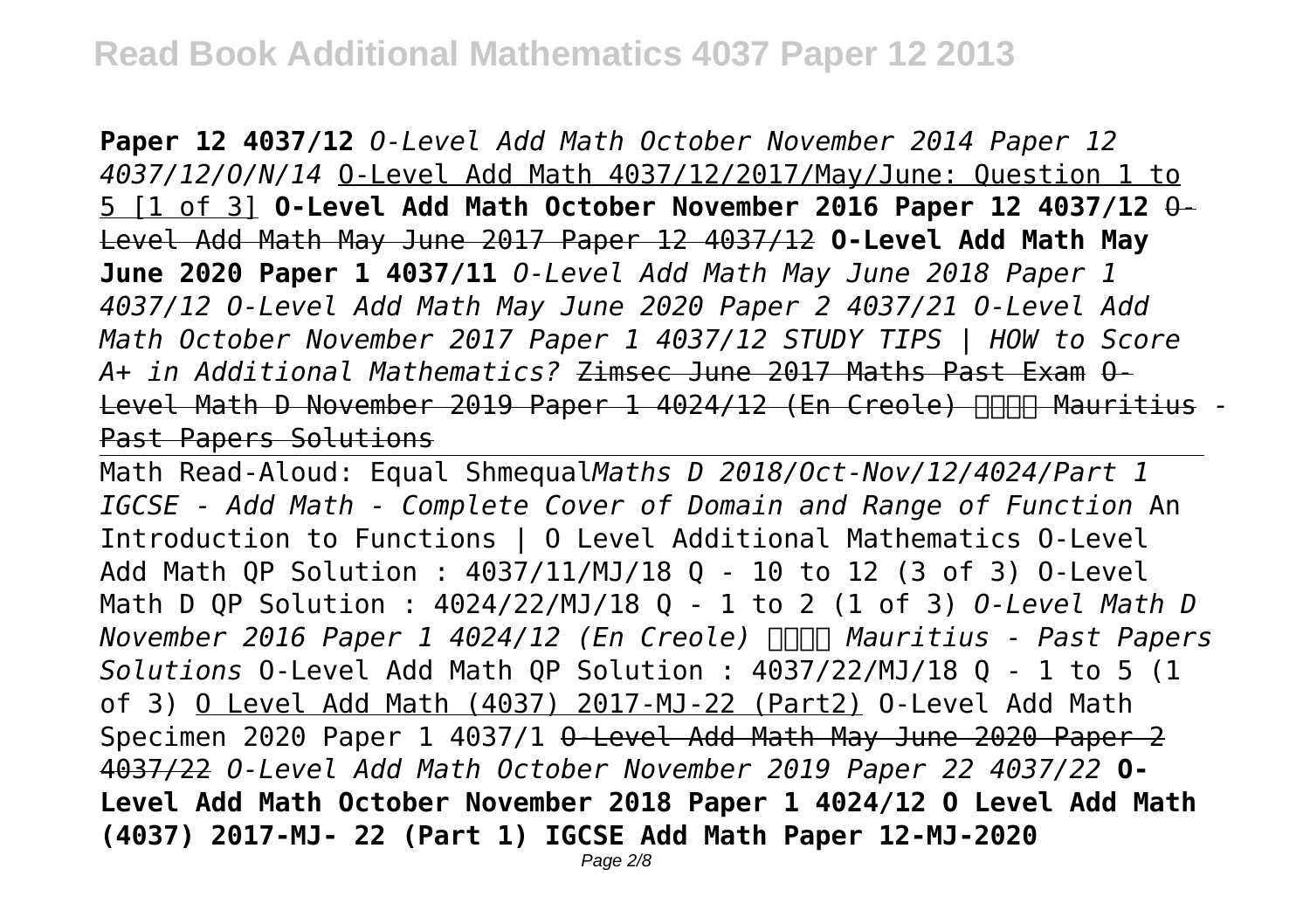## Additional Mathematics 4037 Paper 12

O Level Add Maths 4037 About O Level Add Maths Syllabus This syllabus is intended for high ability learners who have achieved, or are likely to achieve, a high grade in the Cambridge O Level Mathematics examination. The Cambridge O Level Additional Mathematics syllabus enables learners to extend the mathematical skills, knowledge and understanding developed […]

O Level Mathematics 4037 Past Papers March, May & November ... 4037 ADDITIONAL MATHEMATICS 4037/12 Paper 1, maximum raw mark 80 This mark scheme is published as an aid to teachers and candidates, to indicate the requirements of the examination. It shows the basis on which Examiners were instructed to award marks. It does not

#### 4037 ADDITIONAL MATHEMATICS

4037 ADDITIONAL MATHEMATICS 4037/12 Paper 1, maximum raw mark 80 This mark scheme is published as an aid to teachers and candidates, to indicate the requirements of the examination. It shows the basis on which Examiners were instructed to award marks. It does not

4037 ADDITIONAL MATHEMATICS - papers.gceguide.com TRANSFER''Additional Mathematics 4037 Paper 12 2013 Therat De May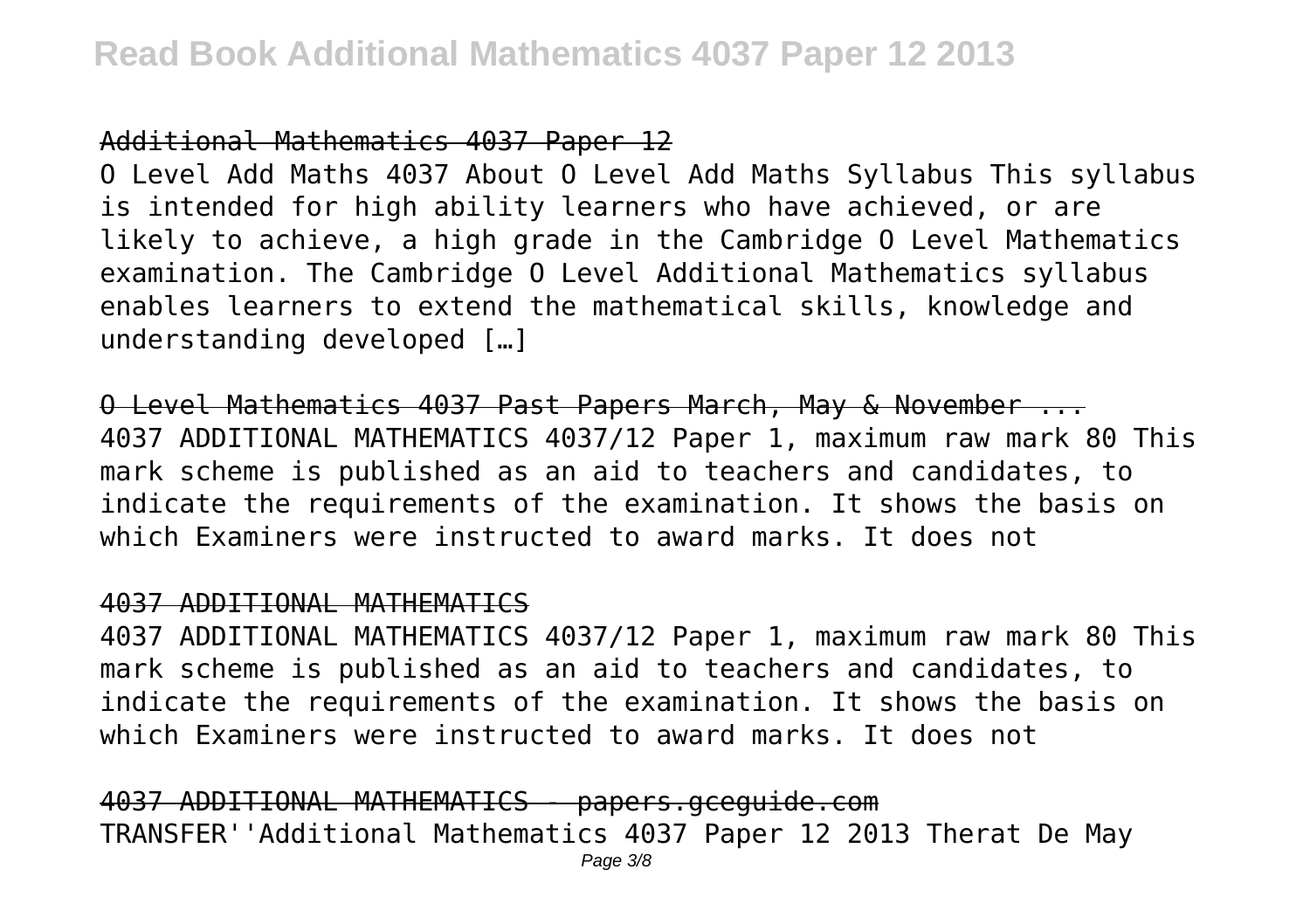12th, 2018 - Read And Download Additional Mathematics 4037 Paper 12 2013 Free Ebooks In PDF Format THE SOLDIER OF FORTUNE THE SIX YEAR OFFENSIVE BOMBER COMMAND IN

#### Additional Mathematics 4037 Paper 12 2013

ADDITIONAL MATHEMATICS 4037/12 Paper 1 May/June 2019 2 hours Candidates answer on the Question Paper. No Additional Materials are required. READ THESE INSTRUCTIONS FIRST Write your centre number, candidate number and name on all the work you hand in. Write in dark blue or black pen. You may use an HB pencil for any diagrams or graphs.

Cambridge Assessment International Education ... - Papers 4037 ADDITIONAL MATHEMATICS 4037/12 Paper 1, maximum raw mark 80 This mark scheme is published as an aid to teachers and candidates, to indicate the requirements of the examination. It shows the basis on which Examiners were instructed to award marks. It does not

#### 4037 ADDITIONAL MATHEMATICS - Past Papers

ADDITIONAL MATHEMATICS 4037/12 Paper 1 October/November 2018 MARK SCHEME Maximum Mark: 80 Published This mark scheme is published as an aid to teachers and candidates, to indicate the requirements of the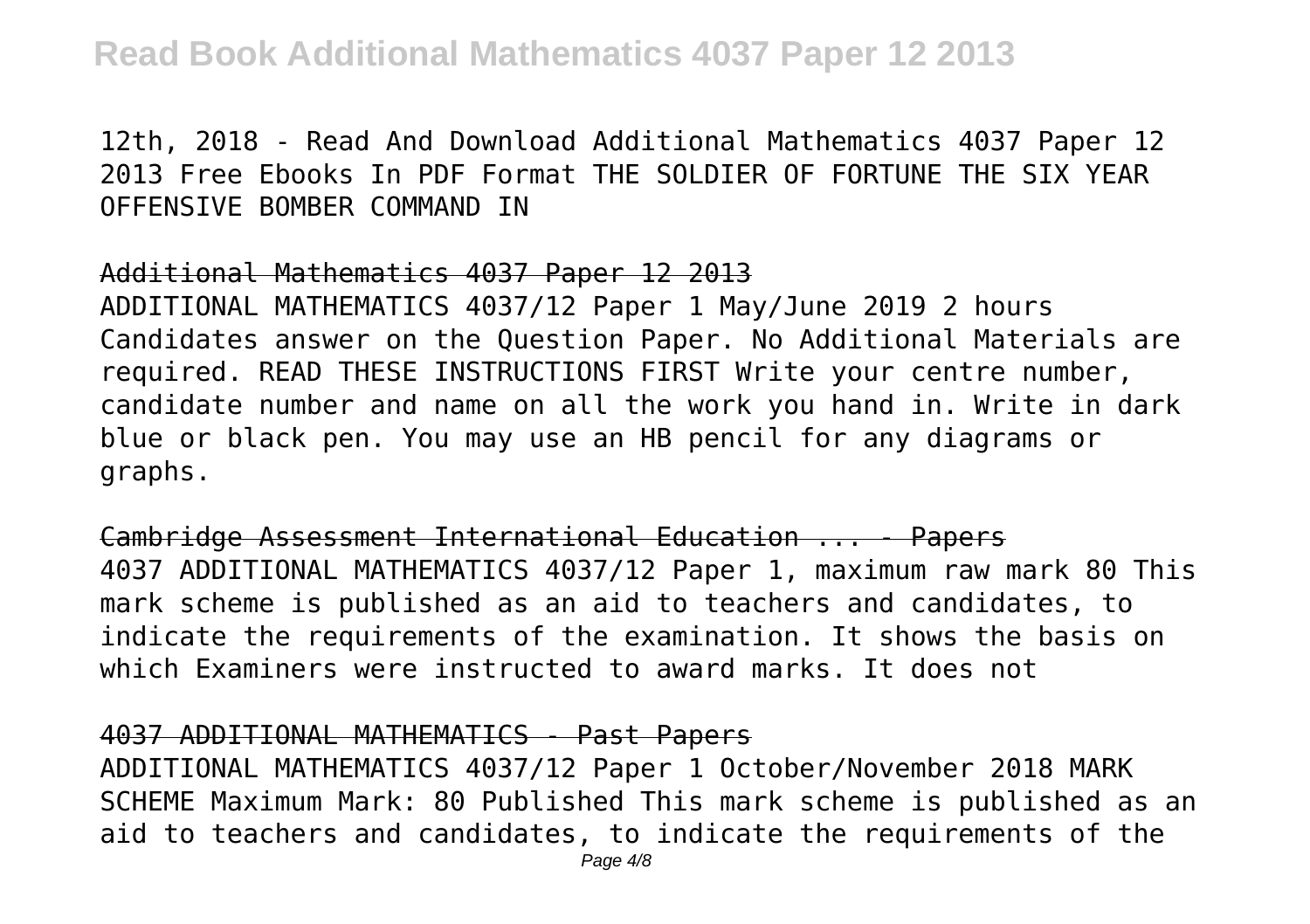examination. It shows the basis on which Examiners were instructed to award marks. It does not indicate the

Cambridge Assessment International Education ... - Past Papers Update: 12/08/2020 The June 2020 papers for Cambridge IGCSE, Cambridge International A/AS Levels, and Cambridge O Levels have been uploaded. 19/08/2020 O Level Pakistan Studies Paper 2 has not been published by CAIE for this session. If it becomes availabe, we will upload it.

O Levels | Add-Maths (4037) | Past Papers | GCE Guide Cambridge O Level Mathematics - Additional (4037) Cambridge O Level Additional Mathematics supports learners in building competency, confidence and fluency in their use of techniques and mathematical understanding. This course helps learners to develop a feel for quantity, patterns and relationships.

Cambridge O Level Mathematics - Additional (4037) Moreover, you can also check out O Level Additional Mathematics Syllabus & Add Maths Example Candidate Response. Solving these Past Papers will help you to prepare for CAIE previously CIE O Level Additional Mathematics (4037). Additional Mathematics Past Papers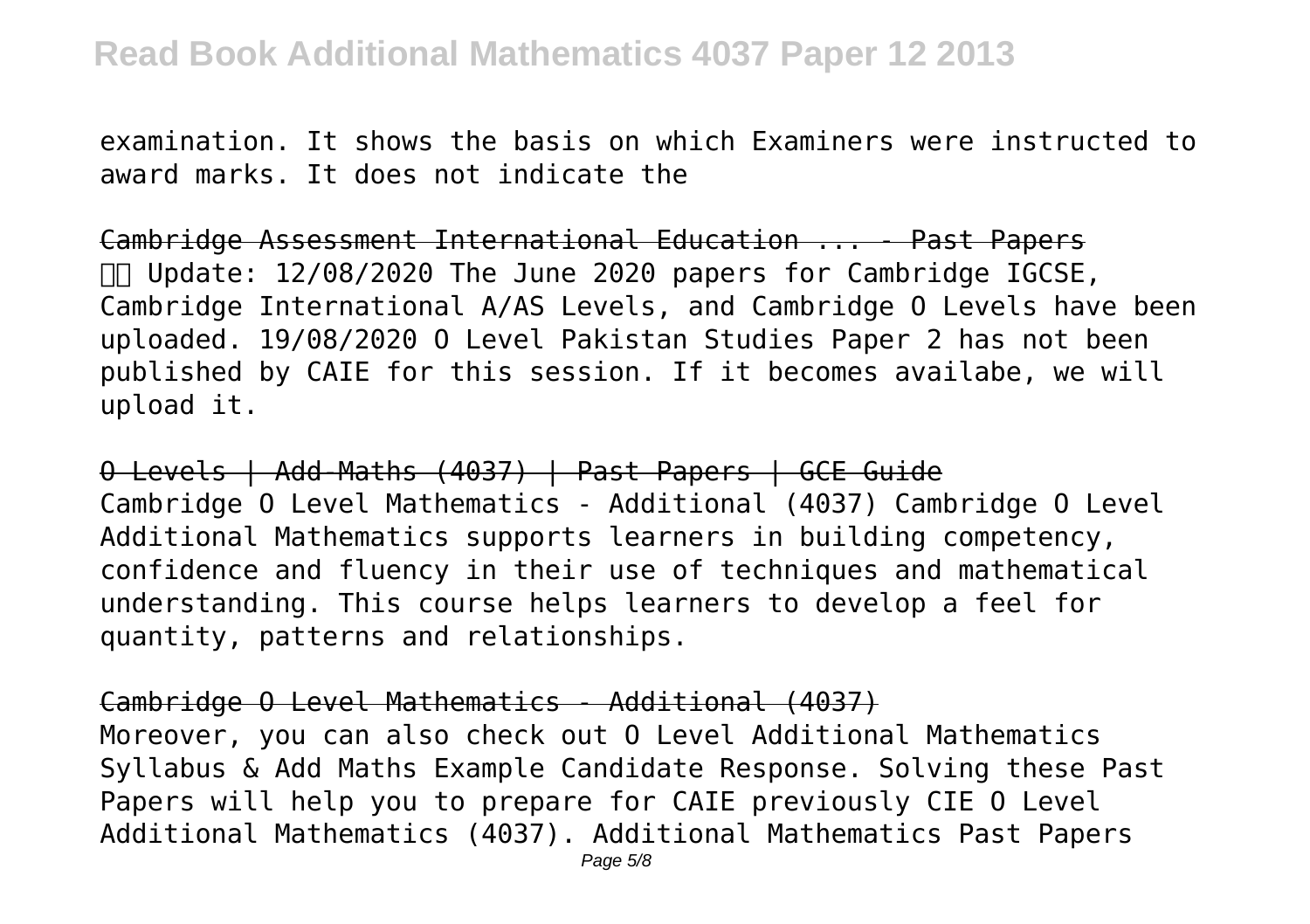2020: May June 2020: 4037\_s20\_qp\_11. 4037\_s20\_qp\_12. 4037\_s20\_qp\_21. 4037\_s20\_qp\_22

DOWNLOAD O Level Additional Mathematics Past Papers PDF ... Past Papers for Cambridge O Level, A Level, IGCSE subjects

O Levels Add-Maths (4037) Past Papers PDF - GCE Guide Cambridge O Level Mathematics – Additional (4037) PapaCambridge provides Cambridge O Level Mathematics – Additional (4037) latest past papers and resources that includes syllabus, specimens, question papers, marking schemes, resource booklet, FAQ's, Teacher's resources and a lot more.Past papers of Cambridge O Level Mathematics – Additional (4037) are available from 2002 up to the ...

Cambridge O Level Mathematics - Additional (4037) 2020 ... ADDITIONAL MATHEMATICS 4037/12 Paper 1 May/June 2014 2 hours Candidates answer on the Question Paper. No additional materials are required. READ THESE INSTRUCTIONS FIRST Write your Centre number, candidate number and name on all the work you hand in. Write in dark blue or black pen. You may use an HB pencil for any diagrams or graphs.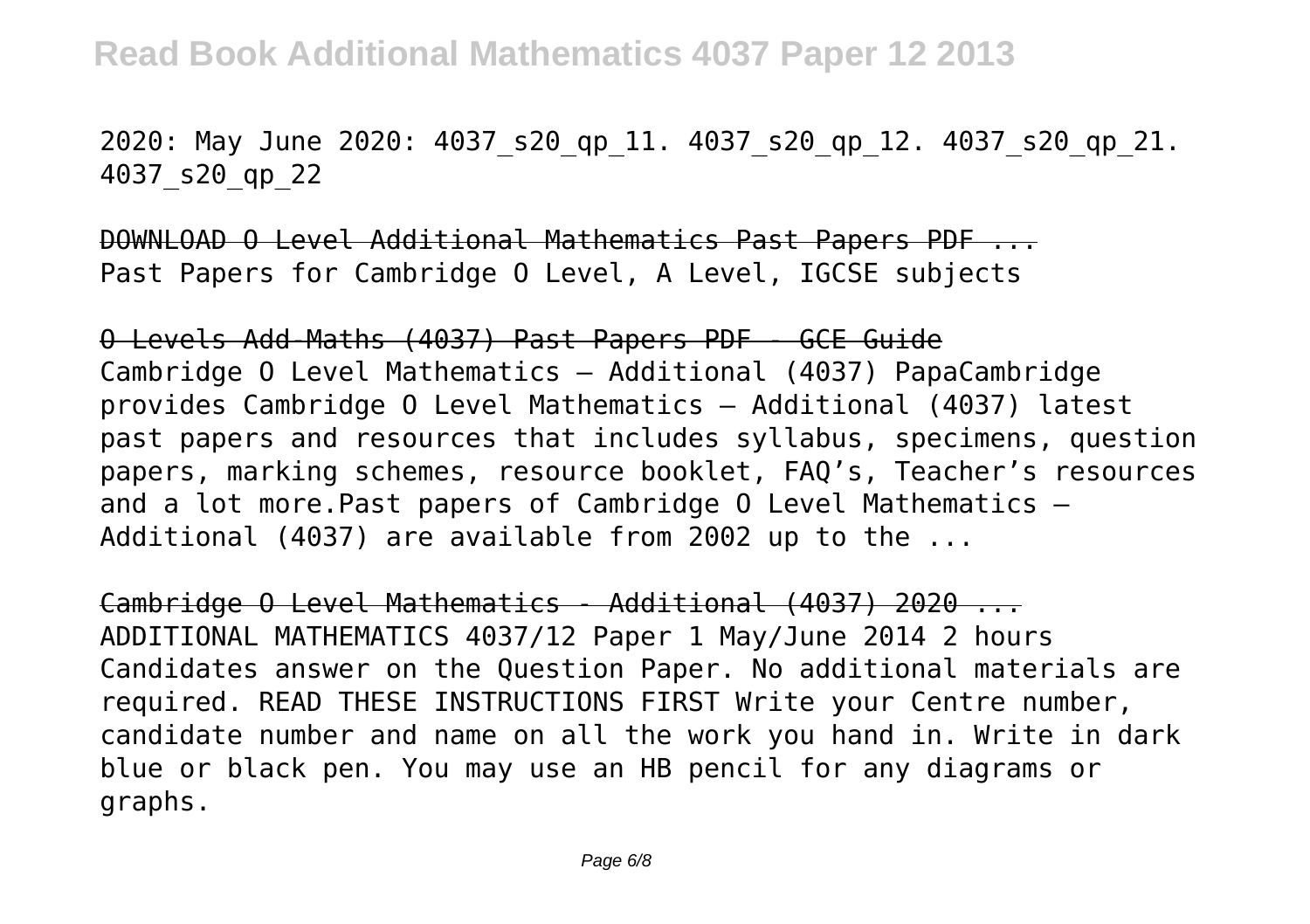Cambridge International Examinations Cambridge Ordinary Level Teachers registered with Cambridge International can download past papers and early release materials (where applicable) from our password protected School Support Hub, where a much wider selection of syllabus materials is also available to download. Look under 'Past Examination Resources' and filter by exam year and series.

## Cambridge IGCSE Mathematics - Additional (0606)

ADDITIONAL MATHEMATICS 4037/13 Paper 1 October/November 2017 2 hours Candidates answer on the Question Paper. No Additional Materials are required. READ THESE INSTRUCTIONS FIRST Write your Centre number, candidate number and name on all the work you hand in. Write in dark blue or black pen. You may use an HB pencil for any diagrams or graphs.

# O Level Additional Mathematics 4037/13 Paper 1

ADDITIONAL MATHEMATICS 4037/22 Paper 2 October/November 2018 2 hours Candidates answer on the Question Paper. No Additional Materials are required. READ THESE INSTRUCTIONS FIRST Write your Centre number, candidate number and name on all the work you hand in. Write in dark blue or black pen. You may use an HB pencil for any diagrams or graphs.